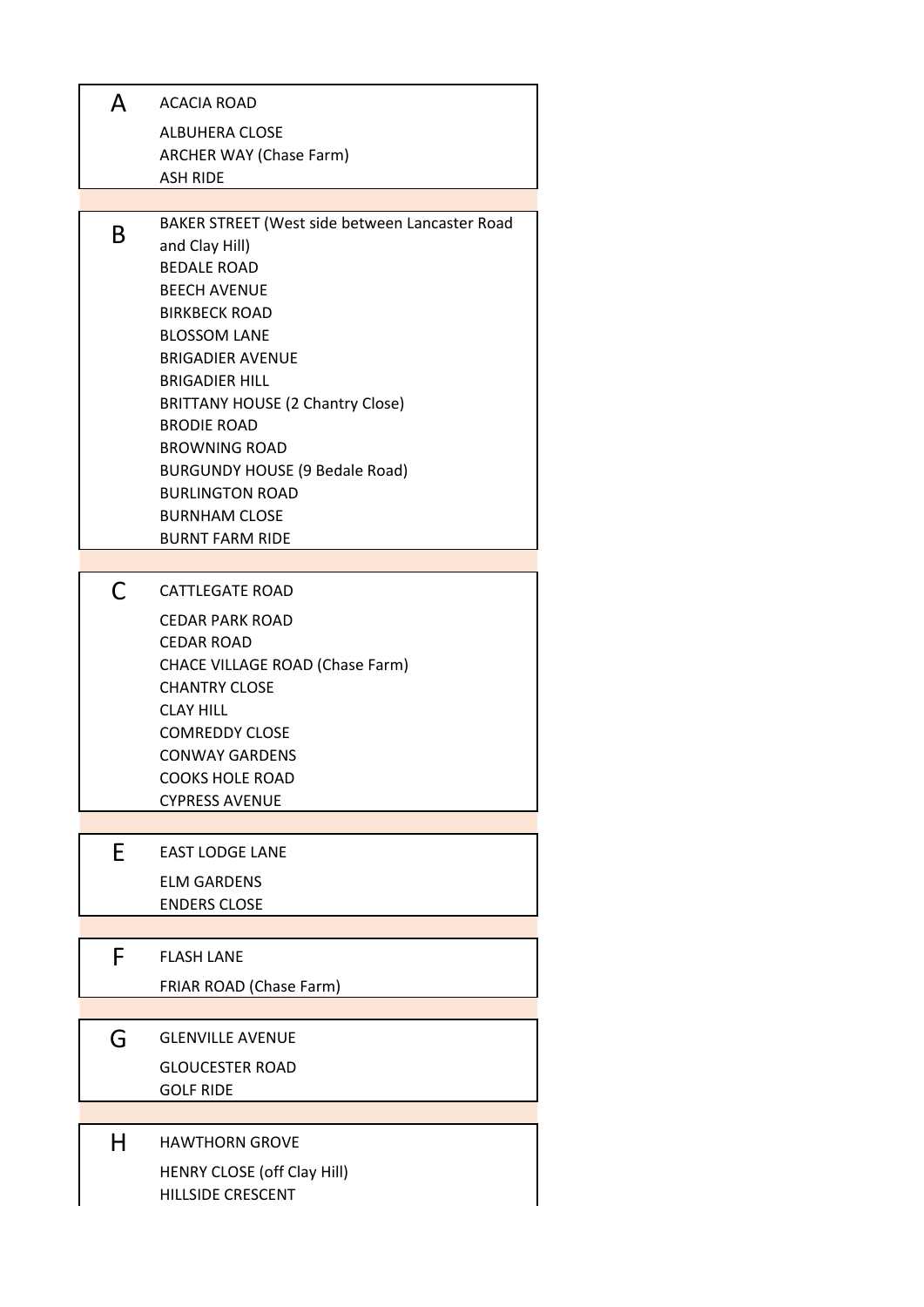|    | HUNTERS WAY (Chase Farm)                                                                                                                                                                                                  |
|----|---------------------------------------------------------------------------------------------------------------------------------------------------------------------------------------------------------------------------|
| K. | <b>KILVINTON DRIVE</b>                                                                                                                                                                                                    |
|    |                                                                                                                                                                                                                           |
| L  | LANCASTER ROAD (North side)                                                                                                                                                                                               |
|    | <b>LAVENDER GARDENS</b><br>LAVENDER HILL (North side between Chase side and<br>the Railway Bridge)<br>LAVENDER HILL (North side between the Railway<br>Bridge and the Ridgeway)<br><b>LAVENDER ROAD</b><br>LIME TREE WALK |
|    |                                                                                                                                                                                                                           |
| M  | <b>MARIAN MEWS (Chase Farm)</b>                                                                                                                                                                                           |
|    | <b>MERTON ROAD</b>                                                                                                                                                                                                        |
|    | <b>MORLEY HILL</b><br><b>MYRTLE GROVE</b>                                                                                                                                                                                 |
|    |                                                                                                                                                                                                                           |
| N  | NORMANDY HOUSE (52 Cedar Road)                                                                                                                                                                                            |
|    |                                                                                                                                                                                                                           |
| P  | <b>PARK NOOK GARDENS</b>                                                                                                                                                                                                  |
|    | PHIPPS HATCH LANE<br>PICARDY HOUSE (54 Cedar Road)                                                                                                                                                                        |
|    | PINNATA CLOSE (off Lavender Hill)                                                                                                                                                                                         |
|    | PORTLAND DRIVE (off Clay Hill)                                                                                                                                                                                            |
|    | PRIMROSE AVENUE                                                                                                                                                                                                           |
| R  | RADCLIFFE AVENUE                                                                                                                                                                                                          |
|    | RENDELSHAM ROAD                                                                                                                                                                                                           |
|    | RIDGEWAY THE (East side between Lavender Hill and                                                                                                                                                                         |
|    | M25 Roundabout)<br><b>RIPLEY ROAD</b>                                                                                                                                                                                     |
|    | <b>ROBIN CLOSE (Chase Farm)</b>                                                                                                                                                                                           |
|    | ROSEMARY AVENUE<br><b>ROSEWOOD DRIVE</b>                                                                                                                                                                                  |
|    | ROSSENDALE CLOSE (off Strayfield Road)                                                                                                                                                                                    |
|    | ROUNDHEDGE WAY                                                                                                                                                                                                            |
| S  | SAINT FAITH'S CLOSE                                                                                                                                                                                                       |
|    | SAINT JOHN'S TERRACE                                                                                                                                                                                                      |
|    | <b>SAINT LUKE'S AVENUE</b>                                                                                                                                                                                                |
|    | <b>SHOOTERS ROAD</b>                                                                                                                                                                                                      |
|    | <b>SPRING COURT ROAD</b><br>ST. JOHN'S CARAVAN PARK                                                                                                                                                                       |
|    | <b>STERLING ROAD</b>                                                                                                                                                                                                      |
|    | <b>STRATTON AVENUE</b>                                                                                                                                                                                                    |